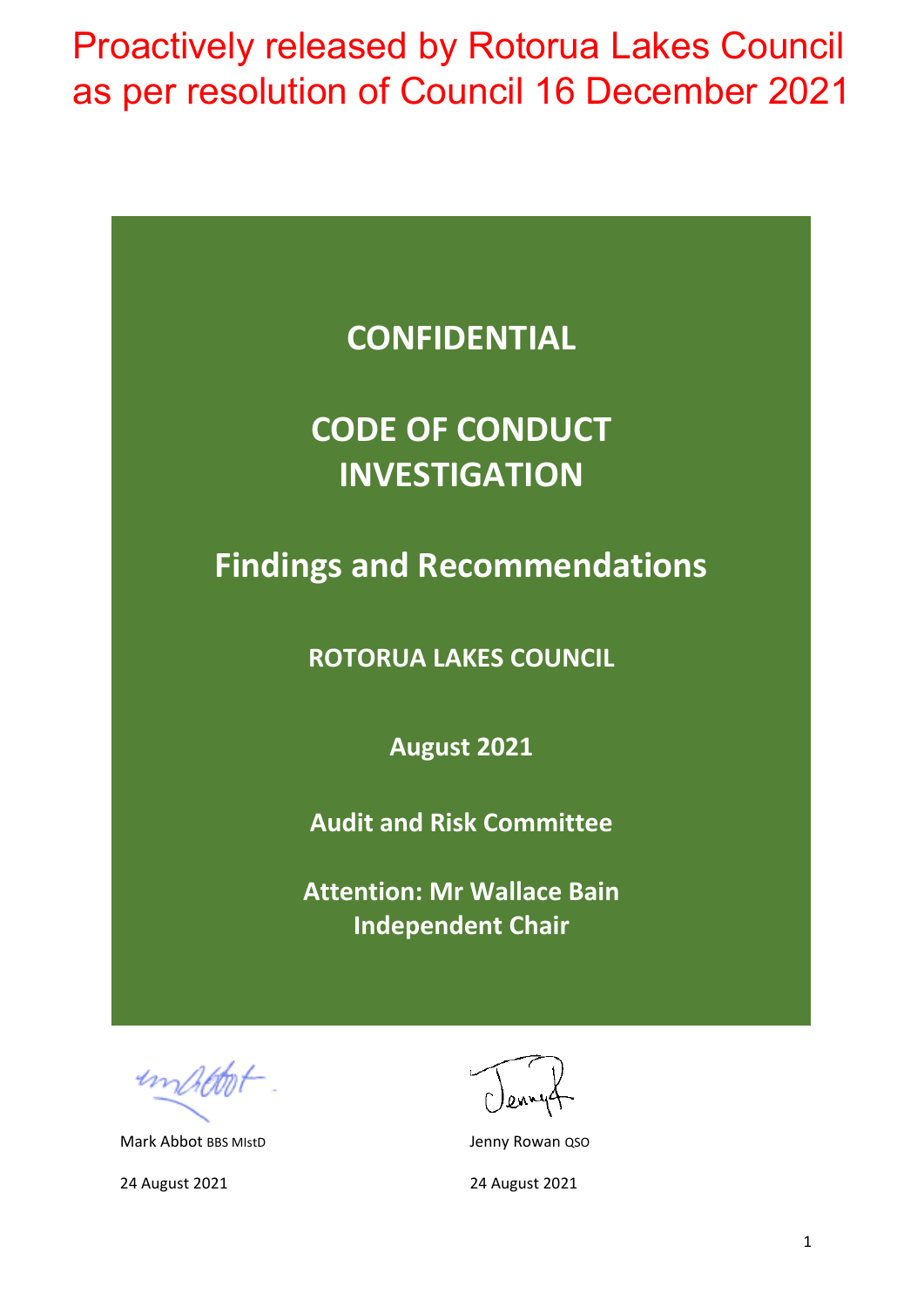### Process and Methodology

This investigation covers complaints made by Officers and Elected Members of Rotorua Lakes Council concerning Councillor Reynold Macpherson, and is subject to Council's Code of Conduct (2019-2022) (the Code).

#### **The Complaint(s):**

The following complaints are currently in scope of this investigation:

| 14 April 2021 | Chief Executive, Mr Geoff<br>Williams                        | Cr Macpherson's Facebook post titled<br>"Lake Rotorua is now a toilet not a<br>taonga" and subsequent<br>correspondence.                                              |
|---------------|--------------------------------------------------------------|-----------------------------------------------------------------------------------------------------------------------------------------------------------------------|
| 15 April 2021 | Cr Fisher Wang                                               | Cr Macpherson's Facebook post and<br>subsequent correspondence concerning<br>the "bussing in homeless people from<br>other centres" and associated budget<br>impacts. |
| 15 April 2021 | <b>Rural Community Board</b><br><b>Chair Shirley Trumper</b> | Cr Macpherson's Facebook post and<br>subsequent postings and<br>correspondence concerning "Pros and<br>Cons of a Management Restructure".                             |

#### **Scope of Investigation (as per Terms of Reference):**

The appointed Investigation Panel is to act on behalf of the Rotorua Lakes Council Audit and Risk Committee and is to determine:

- a) Whether Councillor Macpherson has breached the Code of Conduct (2019- 2022) for Elected Members and, if so, in what respect(s): and
- b) If a breach or breaches is established, whether that or those breaches is / are material; and
- c) A recommendation option for resolution.

#### **Recommendations from the Investigation:**

In the event that a breach is established, recommended options for resolution of the complaint will be provided including:

- a) What actions should be taken to remedy the impact of any material breaches and resolve the complaint(s);
- b) What consequences by way of sanction under the Code of Conduct for Elected Members, if any, should be applied;
- c) What actions could be taken to reduce the risk of further similar breaches, if any, in the future.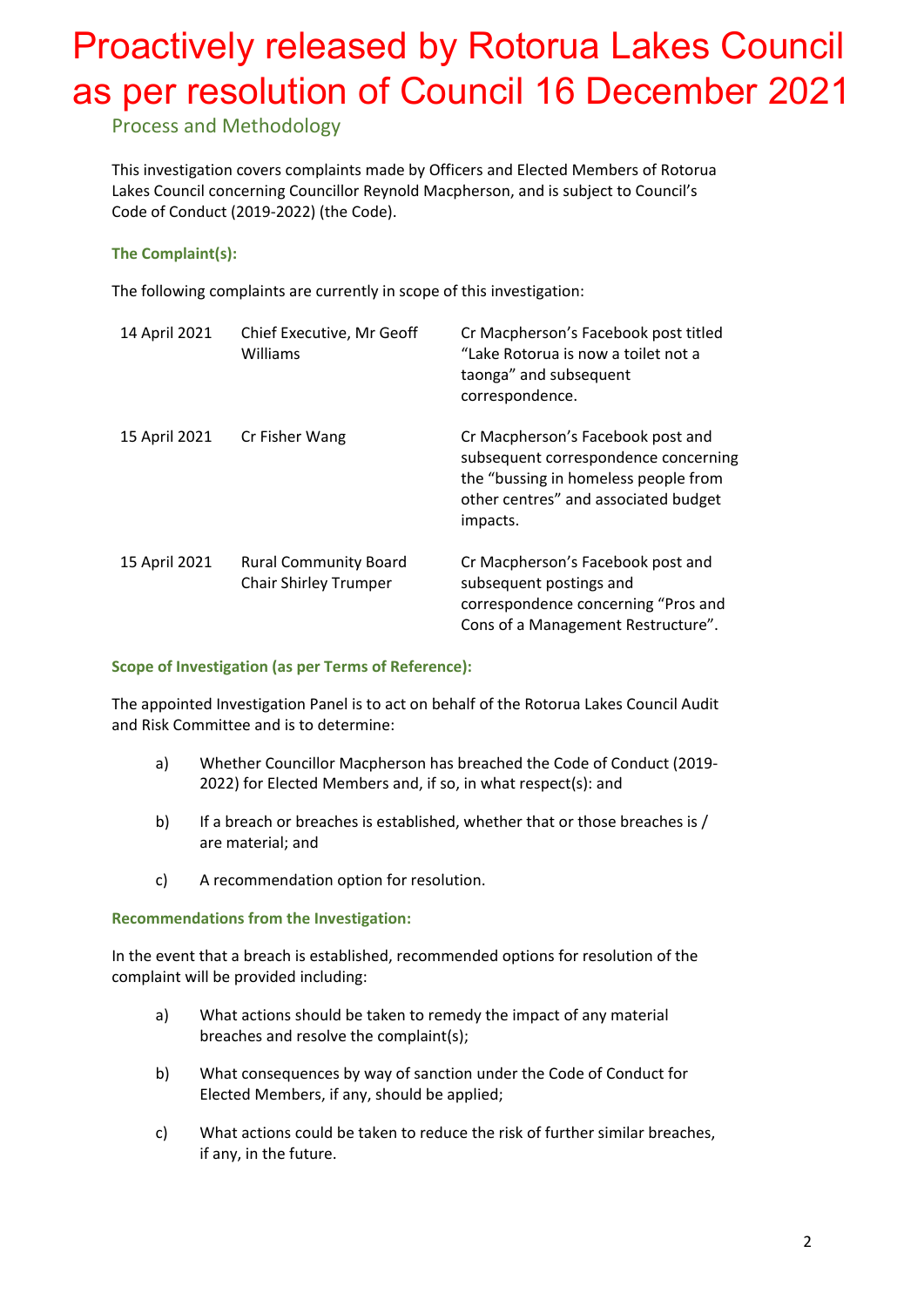**The Investigation Panel:**

Rotorua Lakes Council has commissioned EQUIP to propose independent candidates to comprise the Investigation Panel (the Panel) to undertake the review of complaints. The Panel, agreed and selected by the Audit and Risk Committee, consists of independent consultants to local government, being Mark Abbot and Jenny Rowan.

#### **Methodology:**

The investigation and subsequent decision making process will be determined by the Panel and will reflect the principles of natural justice and fairness. This requires that affected parties to:

- a) Have a right to know that an investigation is underway;
- b) Have access to all relevant information; and
- c) Are provided with an opportunity to be heard.

In the event that any party is not available to be interviewed, or chooses not to be interviewed, the Panel will consider any written statements including media coverage to form the substantive record of events.

#### **In Scope and Observations:**

The following are in the scope of this investigation:

- 1. Independent investigation of Complaints made against Cr Macpherson, as noted.
- 2. Clarification of Notice of Complaint timeframes regarding receipt by Audit and Risk Committee as per "Receipt of Notice of Complaint(s): Audit and Risk Committee Timeframes" below.

In support of "Recommendations from the Investigation", noted above (c), and to provide mechanisms for Council to minimise the incidence of future breaches, or to efficiently deal with the consequence of future breaches, the investigators will also provide general observations intended to assist Council in matters related, but not confined, to:

- a) Considerations for future Code of Conduct revisions;
- b) General policy and strategy considerations to support efficient and effective democratic operations;
- c) Responsibilities of both Elected Members and the Council organisation in terms of their joint and several commitments as employer, notably in terms of health, safety and wellbeing considerations of Elected Members and Council staff / officers;
- d) Commentary in relation to Council's, and Elected Members, adherence to their responsibilities enshrined in the Local Government Act regarding collective decision-making; wider community representation; appropriate use of systems and protocols, such as standing orders; etc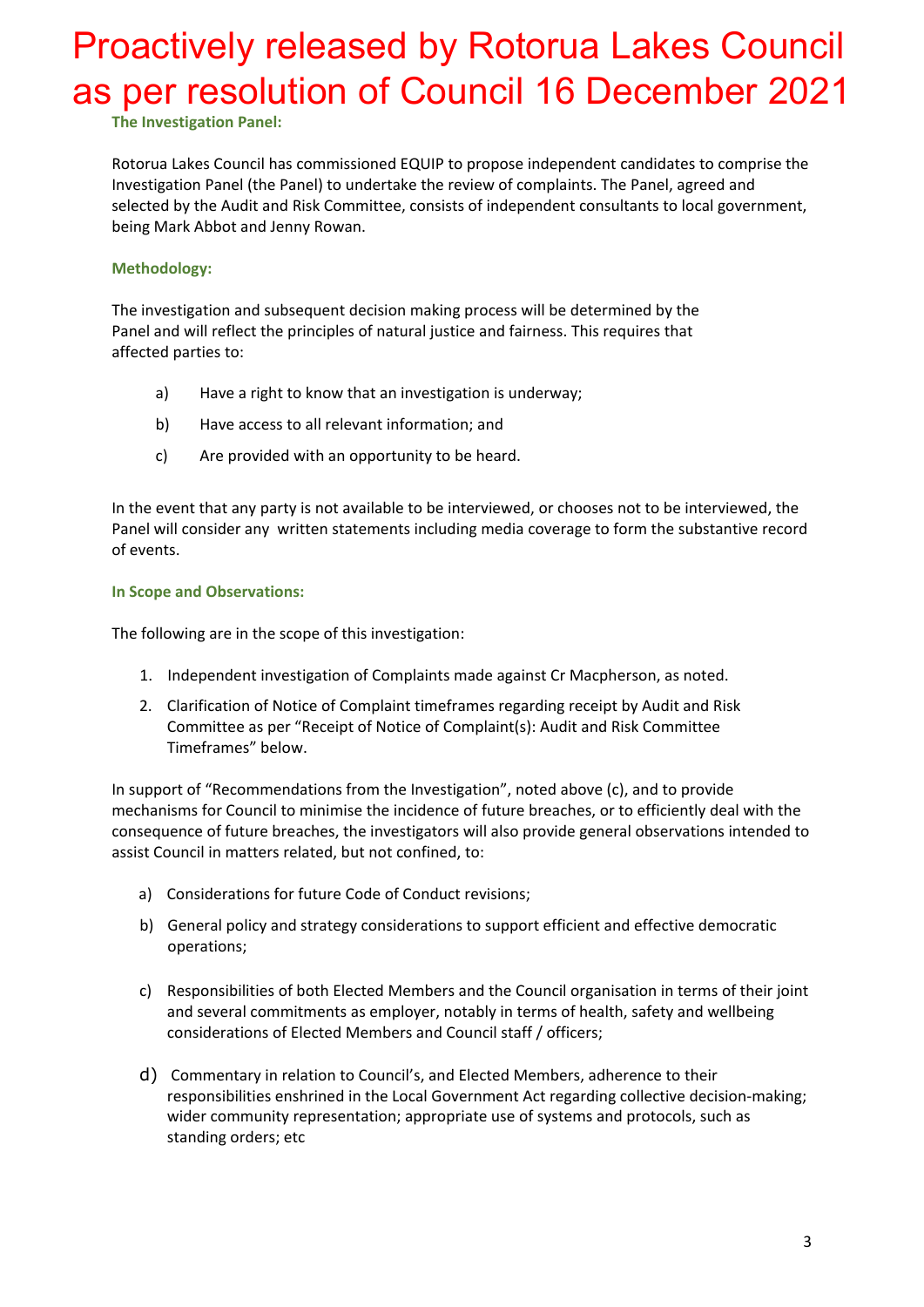### **Legislation and Code Principles**

For the purposes of this investigation and for the convenience of readers should this report become public, relevant sections of the Local Government Act 2002 (LGA) follow:

*(Excerpt from Local Government Act 2002, Schedule 7)* 

- *15 Code of Conduct*
- *(1) A local authority must adopt a code of conduct for members of the local authority as soon as practicable after the commencement of this Act.*
- *(2) The code of conduct must set out—*
	- *(a) understandings and expectations adopted by the local authority about the manner in which members may conduct themselves while acting in their capacity as members, including—*
		- *(i) behaviour toward one another, staff, and the public; and*
		- *(ii) disclosure of information, including (but not limited to) the provision of any document, to elected members that—*
			- *(A) is received by, or is in the possession of, an elected member in his or her capacity as an elected member; and*
			- *(B) relates to the ability of the local authority to give effect to any provision of this Act; and*
	- *(b) a general explanation of—*
		- *(i) the Local Government [Official Information and](https://www.legislation.govt.nz/act/public/2002/0084/latest/link.aspx?id=DLM122241) Meetings Act 1987; and (ii) any other enactment or rule of law applicable to members.*
	- *(3) A local authority may amend or replace its code of conduct, but may not revoke it without replacement.*
	- *(4) A member of a local authority must comply with the code of conduct of that local authority.*
	- *(5) A local authority must, when adopting a code of conduct, consider whether it must require a member or newly elected member to declare whether or not the member or newly elected member is an undischarged bankrupt.*
	- *(6) After the adoption of the first code of conduct, an amendment of the code of conduct or the adoption of a new code of conduct requires, in every case, a vote in support of the amendment of not less than 75% of the members present.*
	- *(7) To avoid doubt, a breach of the code of conduct does not constitute an offence under this Act.*

#### *16 Members to abide by standing orders*

- *(1) A member of a local authority must abide by the standing orders adopted under [clause](https://www.legislation.govt.nz/act/public/2002/0084/latest/link.aspx?id=DLM175695#DLM175695) 27.*
- *(2) A constable, or an officer or employee of a local authority, may, at the request of the chairperson, remove or exclude a member from a meeting if that member is required to leave the meeting by a ruling made under the standing orders and that member—*
	- *(a) refuses or fails to leave the meeting; or*
	- *(b) having left the meeting, attempts to re-enter the meeting without the permission of the chairperson.*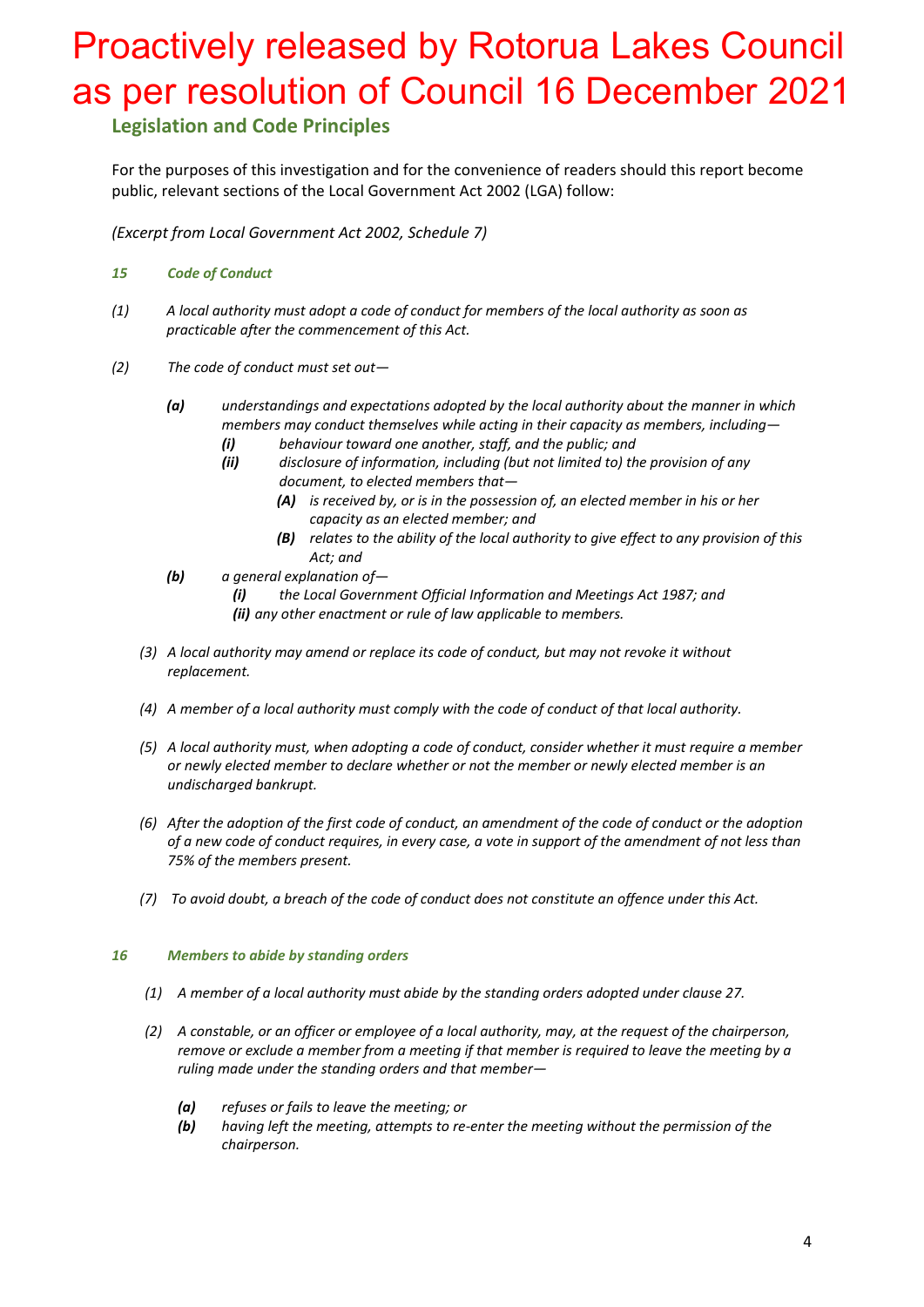The tenet of the Act are captured in the Code, supported by guiding principles.

For the purposes of reference, the guiding principles are stated on p-6 of the Code with selected extracts from these guiding principles as follows:

#### *Te Arawa / Mana Whenua and Community Pride:*

*Decisions made will be in the best interests of the Rotorua Community…*

#### *Collective Responsibility:*

*Members should give regard to the agreed view / position of the Council by ensuring they express fairly and in a positive and supportive manner when representing the Council both in written and oral presentations.*

#### *Integrity and Honesty (Trust):*

*Not making statements or doing anything that will, or is likely to, mislead or deceive.*

*Being open to constructive feedback.*

#### *Respect:*

*Not engaging in aggressive, offensive, abusive or bullying behaviour.*

*Not making personal attacks.*

*Ensuring that the Council complies with its obligations under section 39 of the LGA and clause 36 of Schedule 7 of the LGA to be a good employer.*

*Not publicly criticising Council staff.* 

It must be understood that Elected Members are made aware of their obligations under both the LGA and the Code. This understanding is reinforced through the Rotorua Lakes Council induction process for new and returning members at each triennium.

Consideration could be given to ensuring the mandatory attendance of Elected Members to a comprehensive induction process with that aligned to the establishment of Strategic Intent and Vision as a requirement and priority of Councillors, and therefore to reinforce the behaviours and interactions appropriate to one who is elected to represent the region.

However, as per clause 15(7) of the LGA's Schedule 7, there is no offence under the LGA or other legislation in terms of a breach of the Code and this can often cause an impasse where the Elected Member may choose to ignore the actions required as a consequence of review. This likelihood should not be the cause of avoidance of this process. Transparency in local government remains a critical component of the democratic process ensuring awareness of behaviours, expectations, and consequence.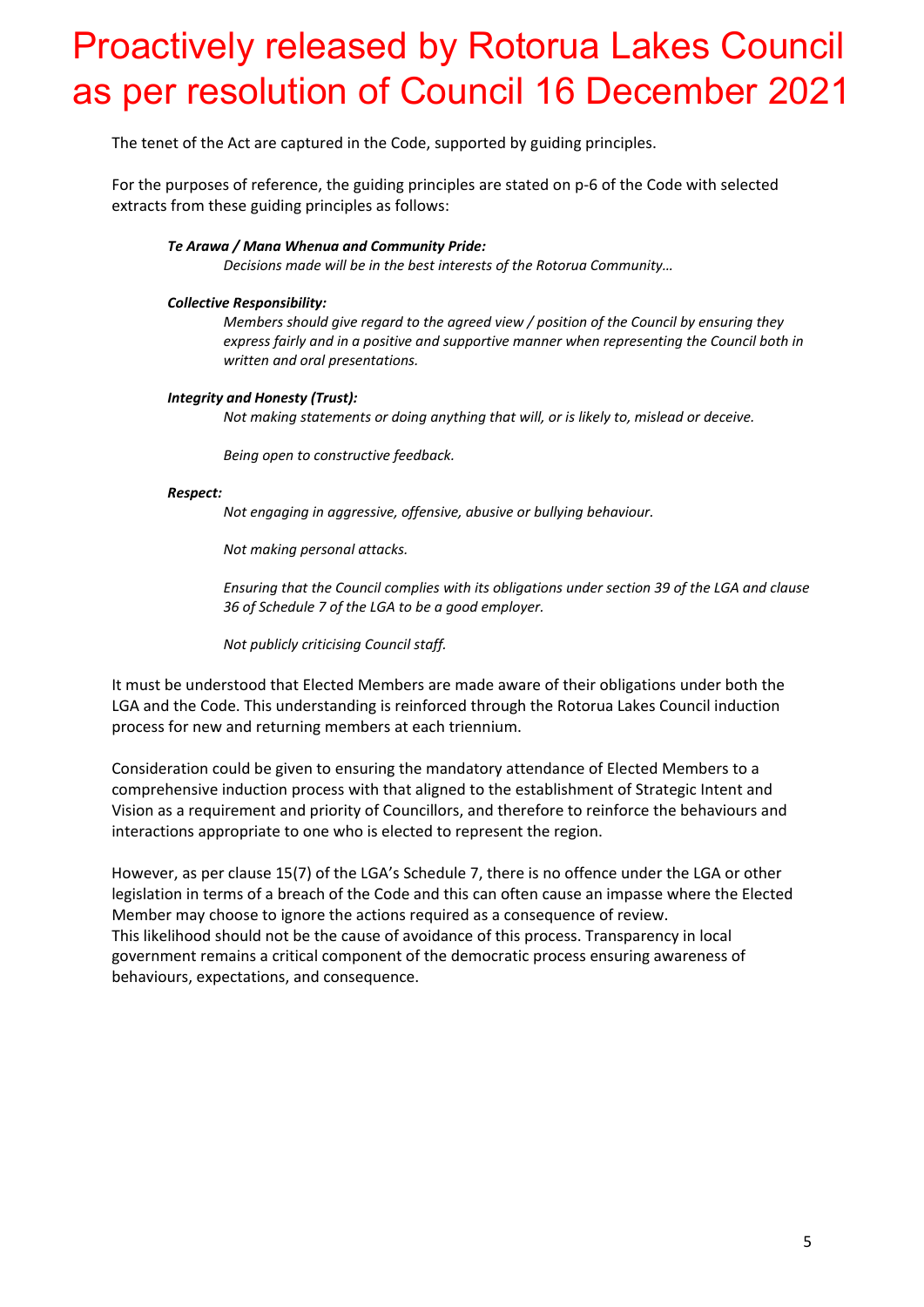**Receipt of Notice of Complaint(s): Audit and Risk Committee Timeframes**

As part of this independent investigation, the Panel has also been asked to comment on the assertion by Cr Macpherson that these complaints are null and void on the basis of Council failing to adhere to timeframes stated in its Code of Conduct (Elected Members) 2019-2022.

Cr Macpherson's argument is based on a letter received from Mayor Chadwick dated 13 April 2021 confirming their meeting of 1 April 2021. This confirmation noted Cr Macpherson's intent for the issues discussed not be dealt with under Step 1 (of the Code) and that the complaints received would be referred to the Audit and Risk Committee.

Cr Macpherson argues that the 13 April was therefore the date Mayor Chadwick referred the complaints to the Audit and Risk Committee and therefore the date that these were received by that committee.

However, formal notification and receipt of the complaints was not made until 27 April 2021, with the Committee convening to meet following receipt of notice, and then physically meeting on 5 May 2021 to consider its approach. This timeframe is consistent with the requirements of the Code of Conduct.

As independent investigators we are satisfied that the Committee has acted in accordance with both the statement and the intent of the Code of Conduct (2019-2022) with regard to this timeframe:

*"The Audit and Risk Committee will convene within 5 days of receiving a formal complaint and will consider the complaint and identify and assess the options that are available to resolve the complaint…"*

Irrespective of our level of satisfaction, a recommendation will follow with regards to the next review of the Code of Conduct to remove any ambiguity caused through semantics and ensure appropriate timeframes are noted for the benefit of both parties.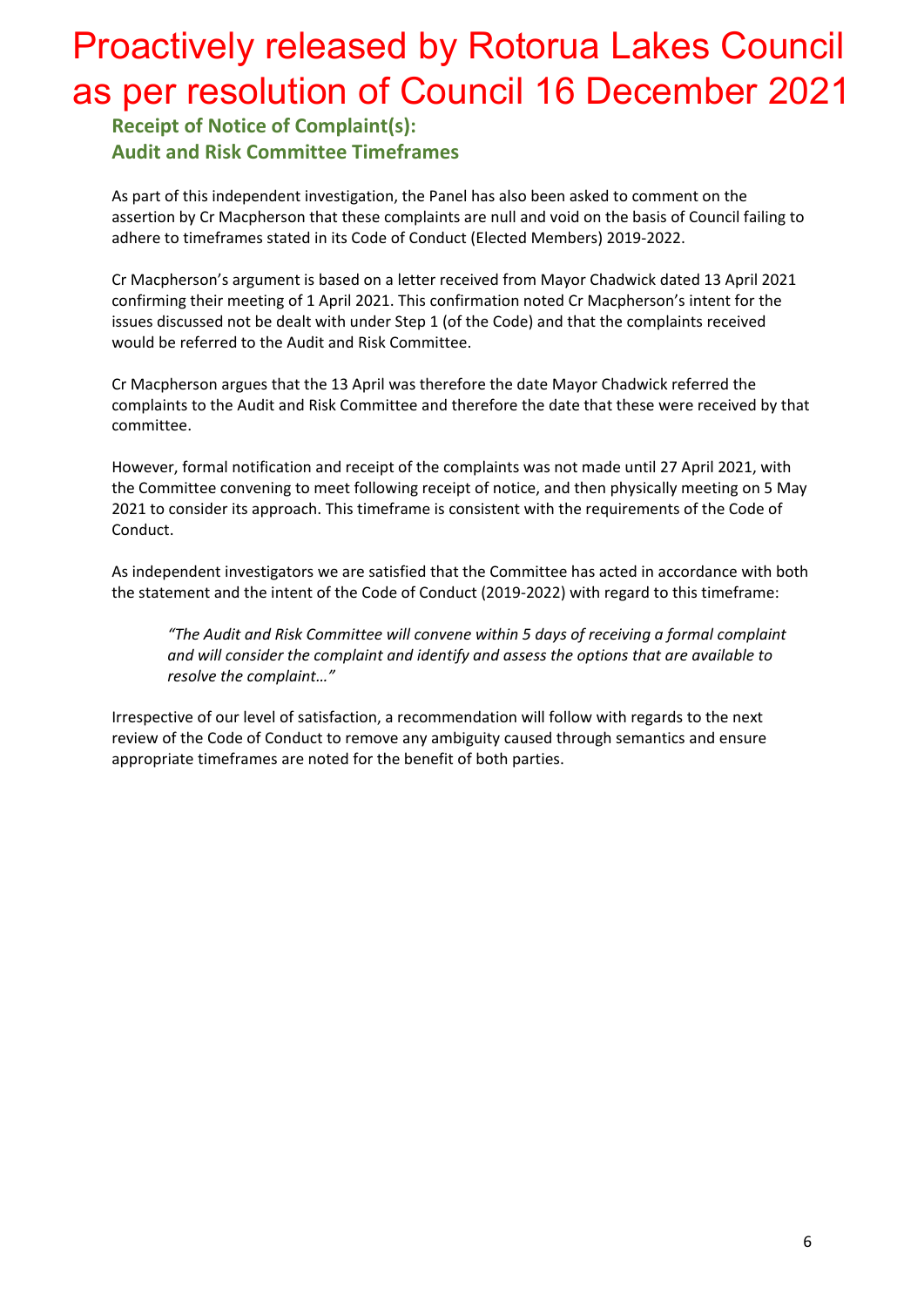**Review of Complaints**

| Complaint                  | One                                                                                                                            |
|----------------------------|--------------------------------------------------------------------------------------------------------------------------------|
| Date of Complaint:         | 14 April 2021                                                                                                                  |
| Complainant:               | <b>Mr Geoff Williams</b><br><b>Chief Executive, Rotorua Lakes Council</b>                                                      |
| <b>Basis of Complaint:</b> | Cr Macpherson's Facebook post titled "Lake Rotorua is now a toilet not a<br>taonga" and subsequent correspondence and actions. |

The Panel has reviewed the Notice of Complaint raised by Chief Executive Williams against Cr Macpherson (14 April 2021) and Cr Macpherson's response to the CE's initial complaint (Memo 9 March 2021) along with interviews and review of media posts, all as outlined in the review methodology provided.

The Panel is satisfied that the complaint is valid, and that Cr Macpherson has breached the Code particularly the guiding principles of Collective Responsibility, Integrity and Honesty, and Respect.

In summary:

- 1. As a sitting Councillor and therefore elected to represent the wider community of Rotorua through collective responsibility and decision-making, Cr Macpherson is entitled to, has full access to and disclosure of, and must therefore be cognisant of, the background and supporting information in relation to infrastructure and asset decisions including projects, capital spend, renewals and maintenance delivery, both proactive and reactive.
- 2. As above, Cr Macpherson has full disclosure to the funding decisions made, of which he is a contributor as an Elected Member. This disclosure is manifested through Councillors' contribution to the Long Term and Annual Plan processes, aligned with the day-to-day business of Council through Committee meetings and workshops.
- 3. On the basis of points 1 and 2 above, it can be concluded that the two statements made by Cr Macpherson in his Facebook post of 3 March 2021 were made knowing them to be false and were therefore made on the basis of intending to mislead or deceive.
- 4. We agree that the post has brought into question the capability and credibility of Council staff and contractors responsible for asset maintenance and infrastructure care. Irrespective of the event in question, there are clear processes and protocols around the interaction by Elected Members with staff to consider this implication as inappropriate. Both the Chief Executive and Cr Macpherson have introduced the behaviour with and toward Council Officers and fellow Councillors to enable those relationships to be noted in this review and for the investigation to be concerned with.
- 5. While Cr Macpherson's defence states ignorance of the fact in not having read an email from Council to Councillors relative to the event in question it is noted that, as above, he has the facts along with a duty to represent these fairly and truthfully. Ignorance is therefore not a defence.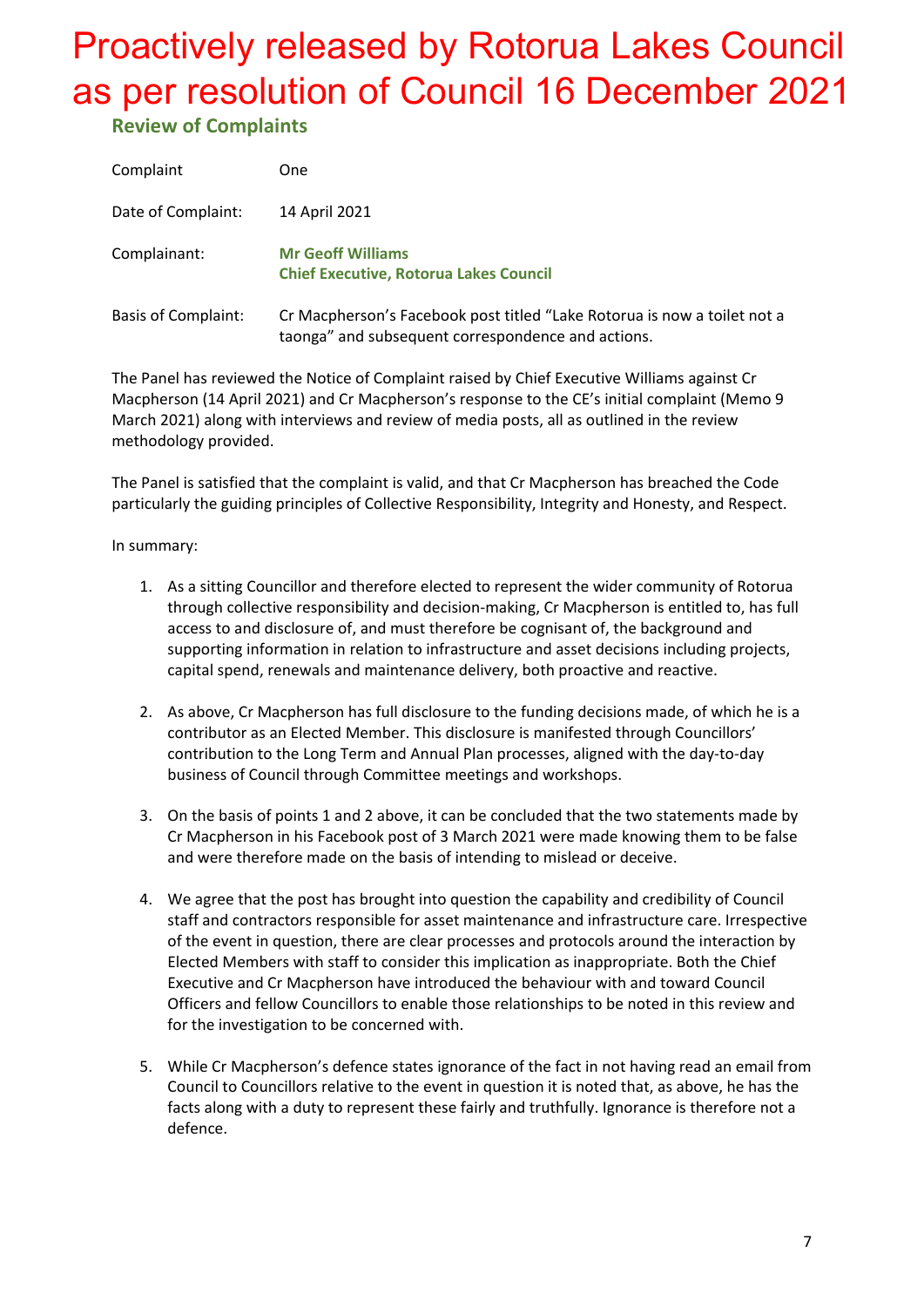- 6. Cr Macpherson's assertion that his Facebook post was made in his capacity as "RDRR" member and not as a sitting Councillor is not plausible nor conceivable given the following:
	- a. The Councillor canvassed in the 2019 elections under the platform of "Residents and Ratepayers" and it is expected that "followers" will naturally maintain that connection.
	- b. Respondents to posts under the RDRR banner and general media reference his status as elected member. For example, in his 9 March memo under the heading "Why should you apologise" Cr Macpherson quotes an "anonymous contributor to the RDRR Facebook page (emphasis added):

*"To persecute a Councillor for stating the obvious, is bullying, gagging or plainly falsely accusing the supposed messenger as a scapegoat."*

Recommendations covering the three complaints are dealt with collectively under "Recommendations" and "Investigator Observations" below.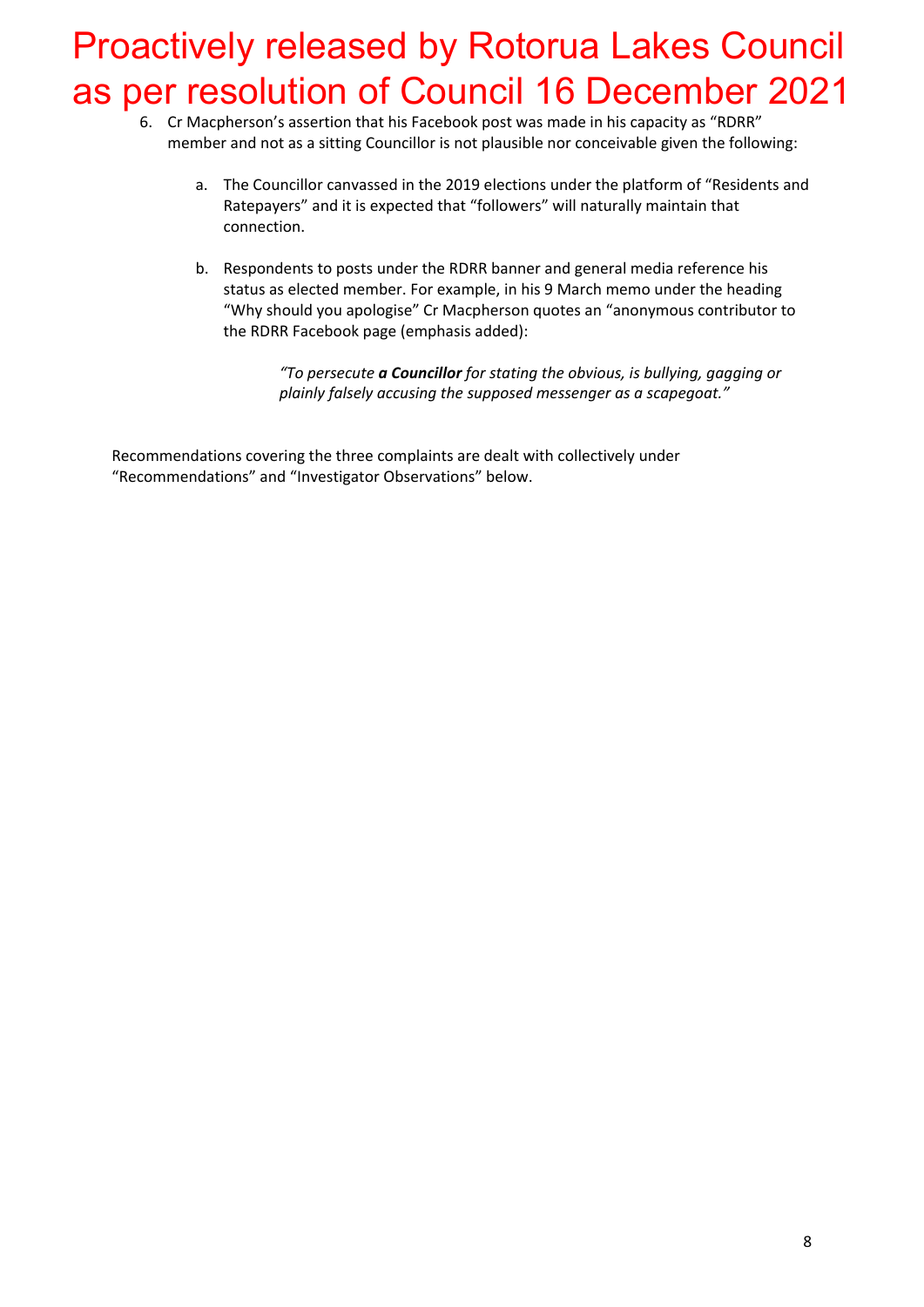| Complaint                  | Two                                                                                                                                                             |
|----------------------------|-----------------------------------------------------------------------------------------------------------------------------------------------------------------|
| Date of Complaint:         | 15 April 2021                                                                                                                                                   |
| Complainant:               | <b>Cr Fisher Wang</b><br><b>Elected Member Representative</b>                                                                                                   |
| <b>Basis of Complaint:</b> | Cr Macpherson's Facebook post and subsequent correspondence<br>concerning the "bussing in homeless people from other centres" and<br>associated budget impacts. |

The Panel has reviewed the Notice of Complaint raised by Cr Wang against Cr Macpherson (15 April 2021) and Cr Macpherson's response (Memo to Mayor 18 March 2021) along with interviews and review of media posts, all as outlined in the review methodology provided.

The Panel is satisfied that the complaint is valid and that Cr Macpherson has breached the Code particularly the guiding principles of Collective Responsibility, Integrity and Honesty, and Respect.

In summary:

- 1. As a sitting Councillor, and therefore elected to represent the wider community of Rotorua through collective responsibility and decision-making, Cr Macpherson is entitled to, has full access to and disclosure of, and must therefore be cognisant of, the background and supporting information relative to all council decisions. In the event that he has any doubt as to these, he is aware of the channels to follow in order to become familiar with them.
- 2. As above, Cr Macpherson has full disclosure to all decisions made, of which he is a contributor as an Elected Member. This disclosure is manifested through Councillors' contribution to the Long Term and Annual Plan processes, aligned with the day-to-day business of Council through Committee meetings and workshops.
- 3. Based on points 1 and 2 above, it can be concluded that the statements made by Cr Macpherson in his Facebook post of 10 March 2021 were made knowing them to be false and were therefore made on the basis of intending to mislead or deceive. Cr Macpherson states that his statements cannot qualify as a lie because "it was my honestly held belief at the time", however Council debate and discussion will not support that.
- 4. Cr Macpherson may note that a retraction of a Facebook post appears to have corrected a position and therefore needed no further response. We believe that this cannot be the case as the original content had circulated for sufficient time as to give it credence and cause reputational harm to Council across its community, which we suspect to be the objective of the post.
- 5. It must be an expectation that Cr Macpherson maintain respect for Cr Wang as his peer. To dispel Cr Wang's concerns through the subsequent and retrospective altering of media content, or to promote the support of external media channels as justification is unacceptable behaviour from any elected member, and one who is aware of the appropriate response channels.

Recommendations covering the three complaints are dealt with collectively under "Recommendations" and "Investigator Observations" below.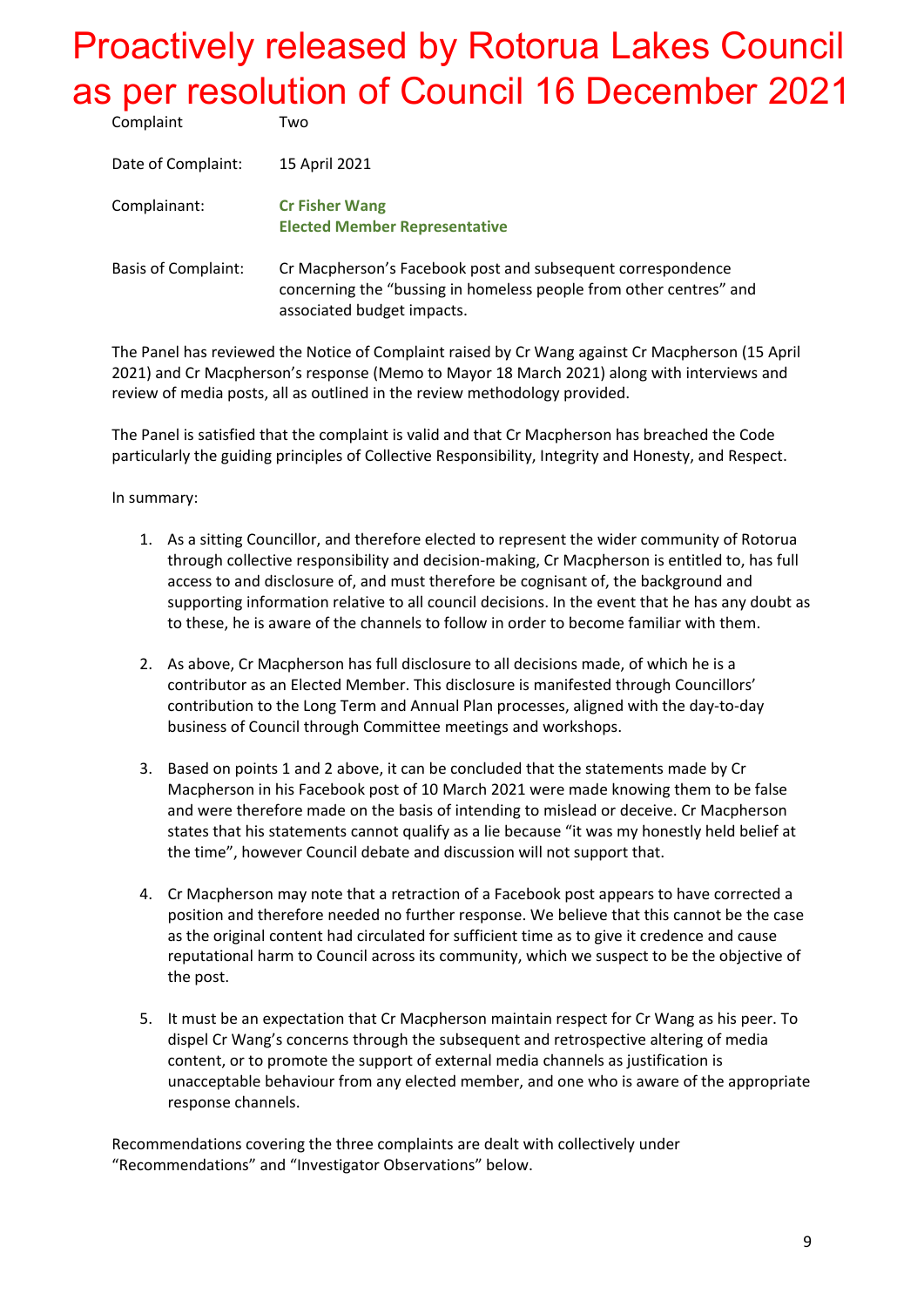| Complaint                  | Three                                                                                                                               |
|----------------------------|-------------------------------------------------------------------------------------------------------------------------------------|
| Date of Complaint:         | 15 April 2021                                                                                                                       |
| Complainant:               | <b>Rural Community Board Chair Shirley Trumper</b><br><b>Community Board Representative</b>                                         |
| <b>Basis of Complaint:</b> | Cr Macpherson's Facebook post and subsequent postings and<br>correspondence concerning "Pros and Cons of a Management Restructure". |

The Panel has reviewed the Notice of Complaint raised by Rural Community Board Chair Trumper against Cr Macpherson (15 April 2021) and Cr Macpherson's response (Memo to Mayor 18 March 2021) along with interviews and review of media posts, all as outlined in the review methodology provided.

The Panel is satisfied that the complaint is valid and that Cr Macpherson has breached the Code particularly the guiding principles of Collective Responsibility, Integrity and Honesty, and Respect.

In summary:

- 1. As previously noted, Cr Macpherson cannot separate his capacity as "RDRR" member and that of a sitting Councillor; commentary provided in responses is made on the basis of information and interactions that Cr Macpherson had, and has, as an elected member. In some cases, this involves the disclosure of information that is deemed "confidential" and can only be held by a Councillor as such.
- 2. It is not Cr Macpherson's duty or right as a Councillor to comment or critique the structure of the organisation or the role of management. That right is delegated to, and sits with, the Chief Executive as a requirement under the LGA. Cr Macpherson will be aware of that through the induction process made available to him on his election as Councillor. He will also be aware, through that process, of the channels available to him to raise any concerns regarding the management of the organisation which requires that to be notified via the Mayor, and not the media.
- 3. Further issues around collective responsibility and lack of respect are reflected in the responses to the initial 13 March post, notably the introduction of RLC contracts and tendering processes where Cr Macpherson describes examples of these as "corrupted decision making". The rider "in my opinion" fails to remedy this breach.
- 4. Inflammatory and derisive commentary appear to further incite a lack of confidence in Council as evidenced by offensively racist comment with this seemingly delivered to undermine both the political and operational aspects of Council.
- 5. It is noted that, while Cr Macpherson attended discussions prior to the Trility hearings, his engagement in the debate and decision-making process was purposefully withdrawn to the extent of near silence. However, later commentary via Facebook on the proposed venture turned to vehement negativity. It should be remembered that Cr Macpherson has been elected to represent the community at large and to engage in robust debate and decisionmaking. It would appear, through his actions, that he cannot rationalise these matters.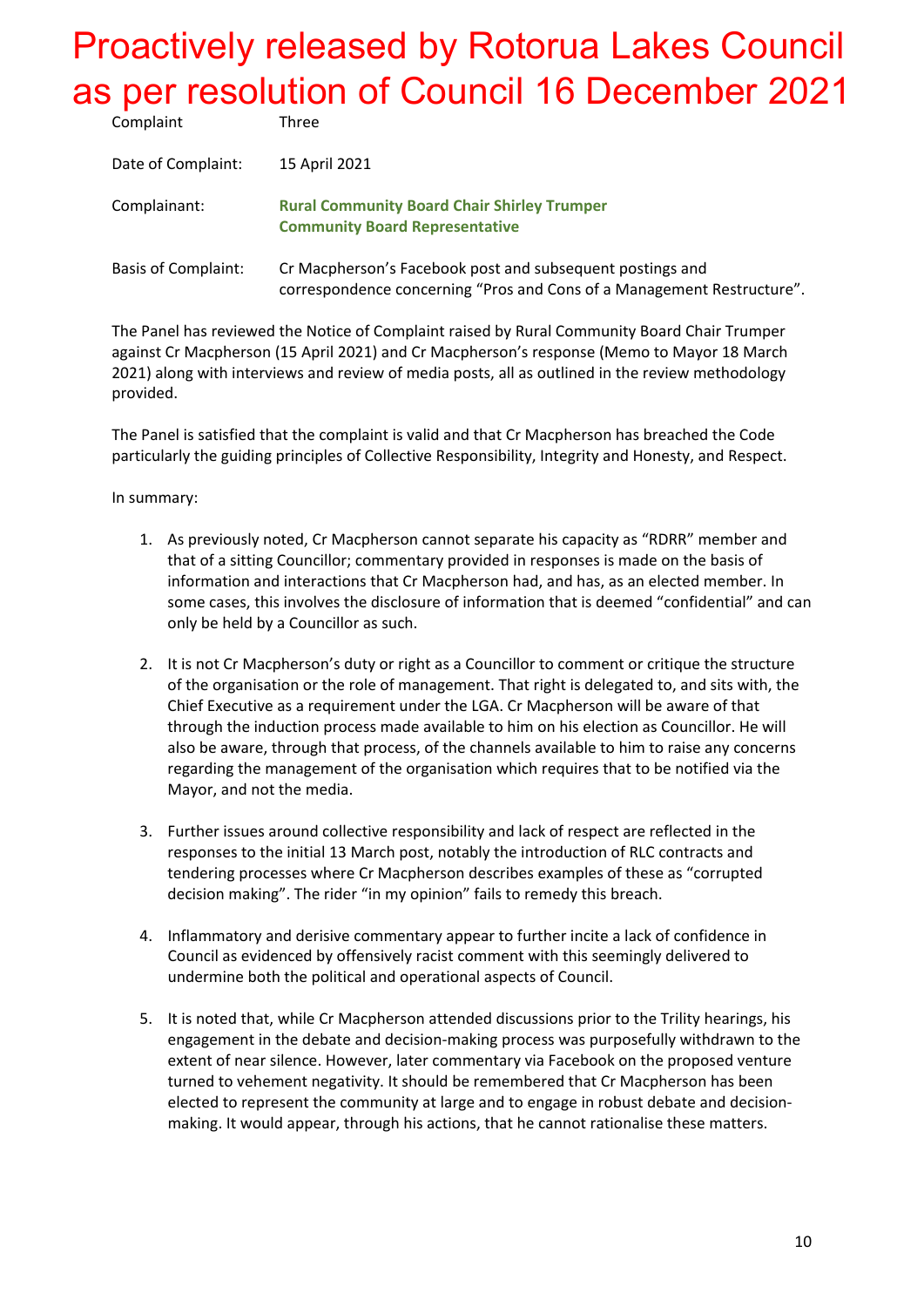6. Chair Trumper's concern regarding receipt of Cr Macpherson's email / memo of 19 March 2021, along with commentary concerning the requirements of the Harmful Digital Communications Act, is equally justified and does constitute, we believe, a level of behaviour designed to intimidate and unduly influence. We have noted recommendations concerning harassment and bullying under our collective recommendations.

Recommendations covering the three complaints are dealt with collectively under "Recommendations" and "Investigator Observations" below.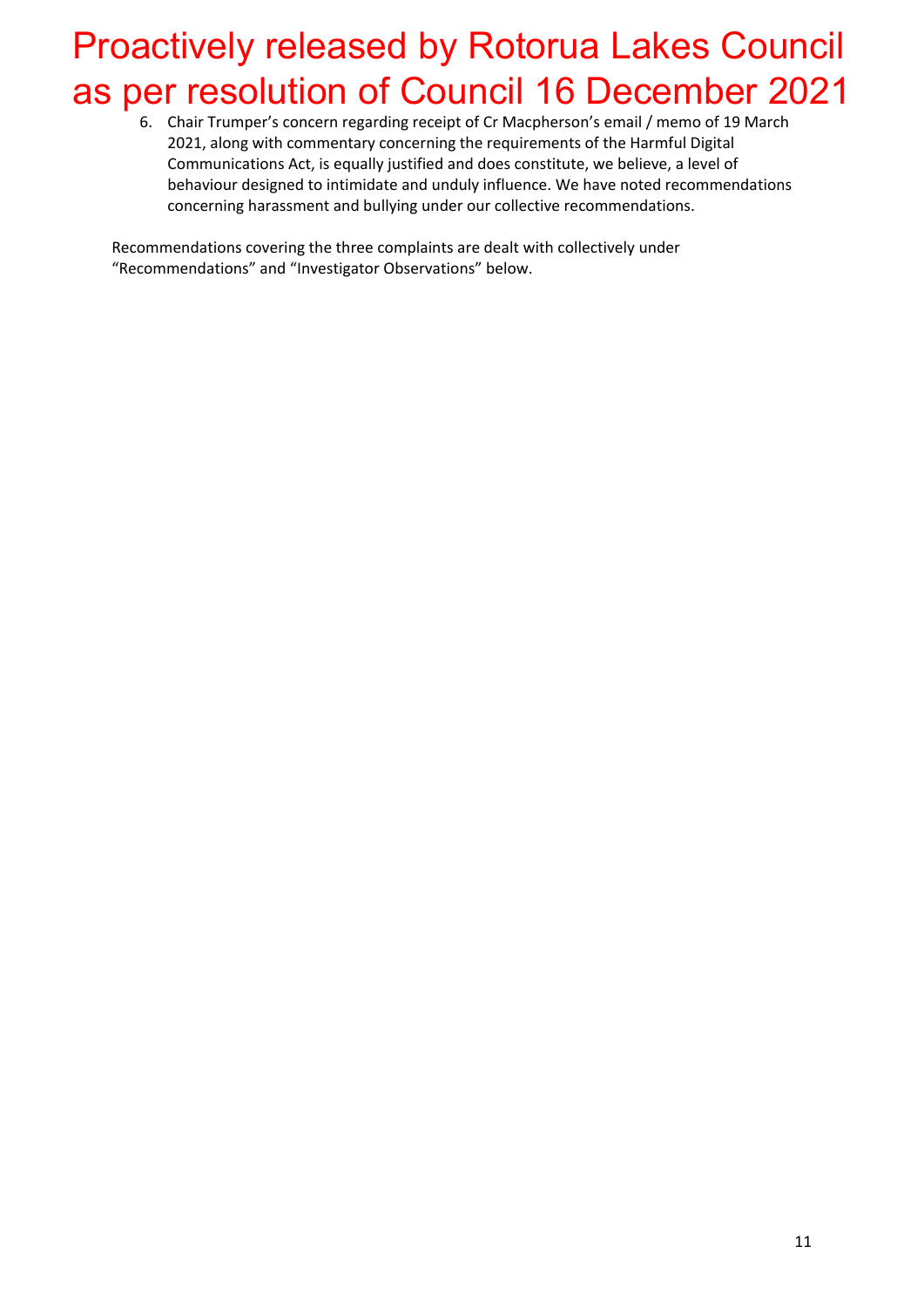### **Recommendations:**

The Panel was disappointed that Cr Macpherson chose to "boycott (this) probe into his conduct" (Reference Daily Post 29 July 2021) rather than discuss the rationale and any logic in support of his actions and reactions.

The defence, as stated in written correspondence and general and social media platforms, is centred on:

- 1. Refusal or failure to read correspondence. We have noted that ignorance is not sufficient defence in this or any matter relative to an elected member where the facts are clearly available.
- 2. Protection of, or consistency with, the Harmful Digital Communications Act. While the implications of this legislation may be brought into any future review of the Code, it is difficult to see how alterations to posts within a defined timeframe absolve any fault or failure by the poster. Similarly, responding to complaints within the timeframe of the Act fail to negate the initial action.
- 3. A fixation for prescriptive process. This is signalled by a challenge to the Code's review of notice of complaint to Audit and Risk Committee. A response to the content of the allegations made, rather than the process to deal with them, would have provided more insight into Cr Macpherson's motives. It is understood that loopholes are availed to avoid penalty or punishment with civil or criminal charges; in the context of local democracy the provision of truth and substance would be more helpful.

Via general media coverage (Daily Post 29 July 2021), Cr Macpherson is reported to have "complained to the Ombudsman with his concerns about whether Geoff Williams, as chief executive of the council, could make a code of conduct complaint. He also raised concerns about whether the behaviour of the Mayor and other elected members exhibited what was in his opinion 'predetermination' regarding the current code of conduct complaints. Ombudsman….responded on May 12 saying the Ombudsman would not take further action on the complaint".

It would appear unlikely and illogical that the Ombudsman would entertain any action where Cr Macpherson choses to engage only via the media.

#### **Actions proposed**

The following actions are recommended to remedy the impact of any material breaches and resolve the current complaints:

- 1. The Mayor to provide written confirmation of the expected standards of behaviour of an elected member, along with supporting documentation including the Councillor's obligations under legislation including the Local Government Act and the Code.
- 2. Cr Macpherson to be required to undertake a refresher course (or first-time course should he have not participated already) covering Induction for Elected Members.
- 3. A formal apology to the community by Cr Macpherson, and not the Mayor, in recognising the harm that the respective posts have caused.